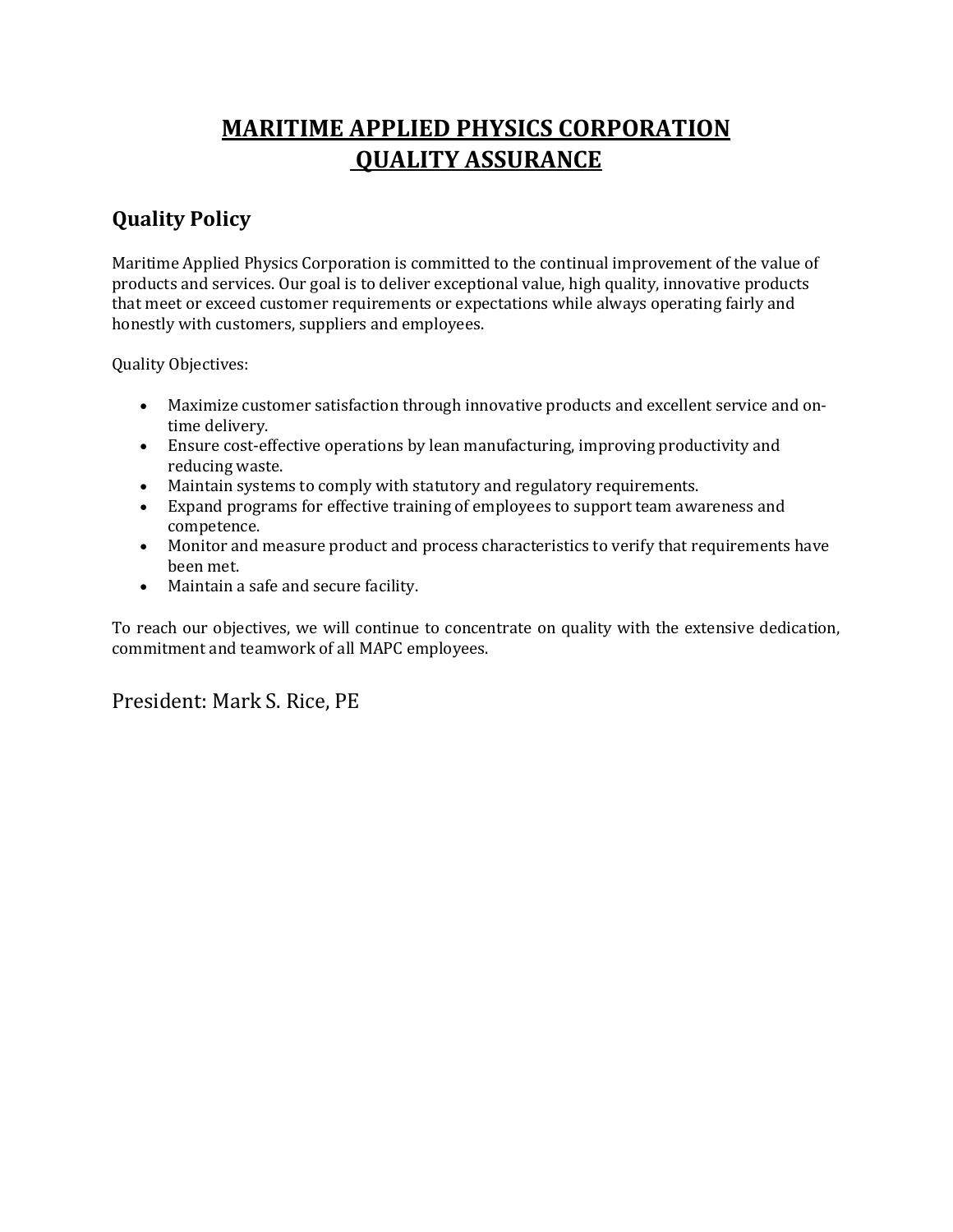## **Corporate Overview**

Since 1986, MAPC has specialized in the rapid prototyping of complex technologies and systems with an emphasis on rapid design and engineering integrated with shop fabrication of hardware or electronic systems. MAPC has taken the approach of structuring our QC effort to respond to the levels of documentation required by each contract and specification in order to remain competitive. With the award of programs like the Light Weight Wide Aperture Array (LWWAA) and DDG 1000 Flight Deck Safety and Turning Gear Systems, MAPC has expanded the Quality effort to encompass the DDG 1000 contract requirements, building on lessons learned from Industry/DoD Quality guidance and standards.

While our early history was built on engineering services work, we have expanded into engineered products, due in part to more than 25 awards under the Small Business Innovation Research (SBIR) program. One of the company's greatest assets is its staff of employee owners, approximately half of whom are fabricators and half of whom are engineers and business managers.

Our primary facility is in Baltimore, Maryland where we have a 56,000 square foot engineering and fabrication facility. MAPC has an additional 10,600 square foot location in Brunswick, ME. Our Baltimore facilities contain machining, welding, metal forming, and composite fabrication equipment as well as engineering offices. Our Brunswick facilities contain engineering offices as well shop space for production, assembly, and warehouse storage.

## **Quality Assurance Program**

MAPC embeds quality assurance within a traditional engineering services structure. Engineering projects are assigned to a senior level engineer who serves as an internal technology coordinator and mentor and as the external conduit between the company and sponsor. Programs are monitored at a tactical level in real time and also at a strategic level through periodic management reviews that address critical metrics, schedule milestones, technology maturation, finance and manpower.

The QA program for the engineering effort is implemented by following an ISO 9001:2008 compliant structure. Contracts are evaluated on an individual basis to determine sponsor and customer requirements, and an individual QA plan is established and implemented for each program while maintaining a common structure. Programs are evaluated by following a general outline:

- o Develop a Quality Management Program plan for the contract;<br>
o Coordinate with key stakeholders to establish quality objective
- o Coordinate with key stakeholders to establish quality objectives, determine frequency of assessments and reporting polices;
- $\circ$  Establish critical monitoring metrics for program objectives;<br> $\circ$  Establish supplemental quality management processes and p
- Establish supplemental quality management processes and procedures to support monitoring and assessment of performance;
- o Flow requirements on to subcontractors and vendors ;<br>
o Establish Configuration Management Requirements:
- Establish Configuration Management Requirements;